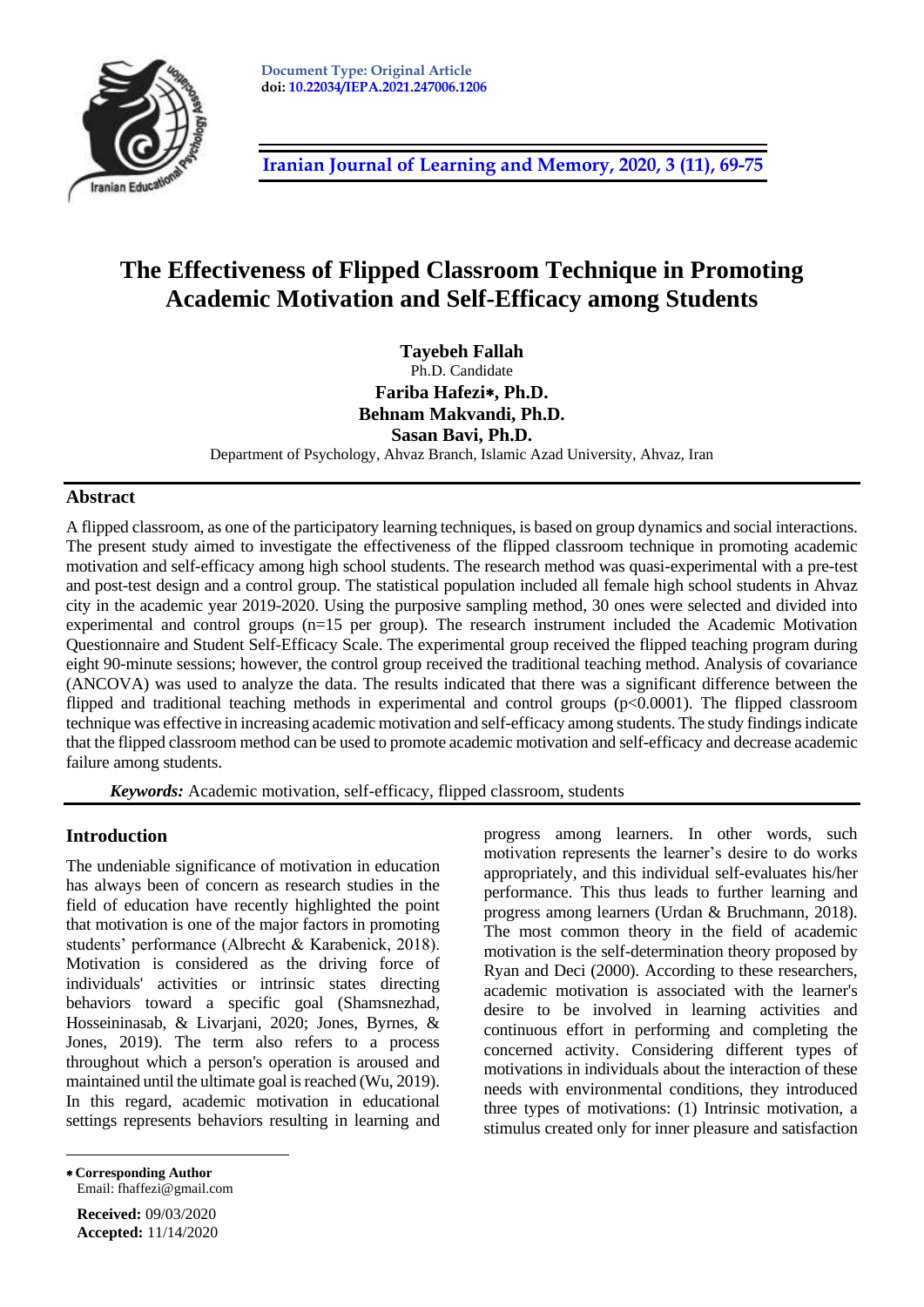and existing during the stages of pursuing and completing a concerning activity; (2) Extrinsic motivation, a stimulus that is only the means to achieve other goals, resulting in no sense of belonging; and (3) Motiveless refers to the lack of desire to pursue an activity or goal, which is aroused by successive failures in achieving the concerned goals (Chon & Shin, 2019). In general, academic motivation is associated with an individual's attitudes, specific goals, and methods to reach individuals' specific goals and beliefs (Jafarkhani, Manzari Tavakoli, Manzari Tavakoli, & Razavi, 2019; Mantasiah & Yusri. 2018).

Academic motivation may promote academic selfefficacy among students, which refers to confidence in accomplishing academic tasks such as reading a book, answering questions in a class, and being prepared for an exam (Hakimi et al., 2019). The high levels of academic self-efficacy lead to higher mean scores and consistency in accomplishing assignments. Accordingly, students with higher levels of academic self-efficacy experience better academic adjustment, adopt more useful learning techniques and have better performance (Drago, Rheinheimer, & Detweiler, 2018; Jahan & Mehrafzoon, 2019). Bandura (2006), regards self-efficacy as the most important and the most effective factor in explaining behaviors. Self-efficacy plays a more remarkable role in individuals' motivation and behavior, in comparison to the other factors. In this regard, individuals with a strong belief in their abilities do their best and insist on doing their tasks. In contrast, the ones who are not sure about their abilities give up their tasks. Accordingly, selfefficacy is considered a driving force in individuals (Ahmadi, Ashrafi, Seyed Fatemi, & Haghani, 2018).

Self-efficacy is one of the techniques used by researchers to conceptualize students' motivation and beliefs about their abilities to do their assignments. During the last two decades, self-efficacy has emerged as a key motivational behavior in human behavior research (Hassankhani, Mohajjel Aghdam, Rahmani, & Mohammadpoorfard, 2015). Self-efficacy beliefs determine the extent to which individuals spare their efforts for their activities and tolerate obstacles. Selfefficacy highly affects individuals' behaviors. A student with a low level of self-efficacy may not even prepare himself/herself for an exam or entrance exam since he/she assumes this to be nonsense regardless of how hard he/she tries (Honicke & Broadbent, 2016). In contrast, a person with a high level of self-efficacy is more hopeful and successful in doing tasks. In other words, learning is decreased by low self-efficacy and increased by high levels of self-efficacy (Ghasemizad, Mohammadkhani, & Saadatrad, 2019; Meral, Colak, & Zereyak, 2012). Studies has revealed that students' selfefficacy promotes their academic performance (Hayat, Shateri, Amini, & Shokrpour, 2020; Kord, 2018). Cross et al. (2019) showed that self-efficacy was one of the factors promoting academic performance in adolescents. In another study, Topcu and Leana-Tascılar (2018) reported that self-efficacy was directly correlated with the level of motivation, academic performance, and academic achievement among Turkish students.

Teachers adopt different teaching methods to promote academic motivation and self-efficacy in students. During the past decades, educational standards have focused on the potential value of inclusive learning contexts where learners are actively involved in highlevel learning activities and use inclusive methods such as problem-solving in small groups, self-assessment, peer review, and group discussion in classrooms (Steen-Utheim & Foldnes, 2018). Nowadays, one of the most common inclusive methods is the flipped classroom (O'Flaherty & Phillips, 2015). This technique was first used in higher education as a pedagogical strategy and then developed significantly in schools and high schools (Long, Cummins, & Waugh, 2017). This instructional technique was first proposed by Novak and Patterson (2010), and included the combination of a collaborative classroom with online learning materials and activities to help teachers understand inclusive needs, provide timely feedback, and plan lessons to meet their students' needs (McGee, Stokes, & Nadolsky, 2016).

Using this technique, the teacher provides the lesson content to the learners before attending the class. Learners learn instructional content, including written material, instructional videos, instructional slides, audio files, etc., in a place other than the instructional environment (e.g., home) as such classroom instructions are replaced with these activities. This is why it is called a flipped classroom (Long et al., 2017). This type of training consists of two parts: classroom interaction and communication learning and computer-assisted learning outside the classroom. Accordingly, flipped classroom technique is a combination of traditional and modern teaching techniques, both of which play an effective role in achieving learning goals (Chan, Lam, & Ng, 2020). One of the advantages of this technique is the provision of the grounds for individual learning, access to information at any time and place, repeated observation based on reading speed (Yilmaz, 2017), learning control, the adjustment of reading speed, the selection of study time and place, and continuous access to content (Albert & Beatty, 2014; Evseeva & Solozhenko, 2015). A large number of studies on the effectiveness of flipped classroom technique have reported increased academic self-efficacy and learning in mathematics students (Nazaripour & Laie, 2020), promoted creativity and academic motivation (Amani Saribaglou, Vahedi, Fathi Azar, Abidi, 2019), enhanced academic motivation and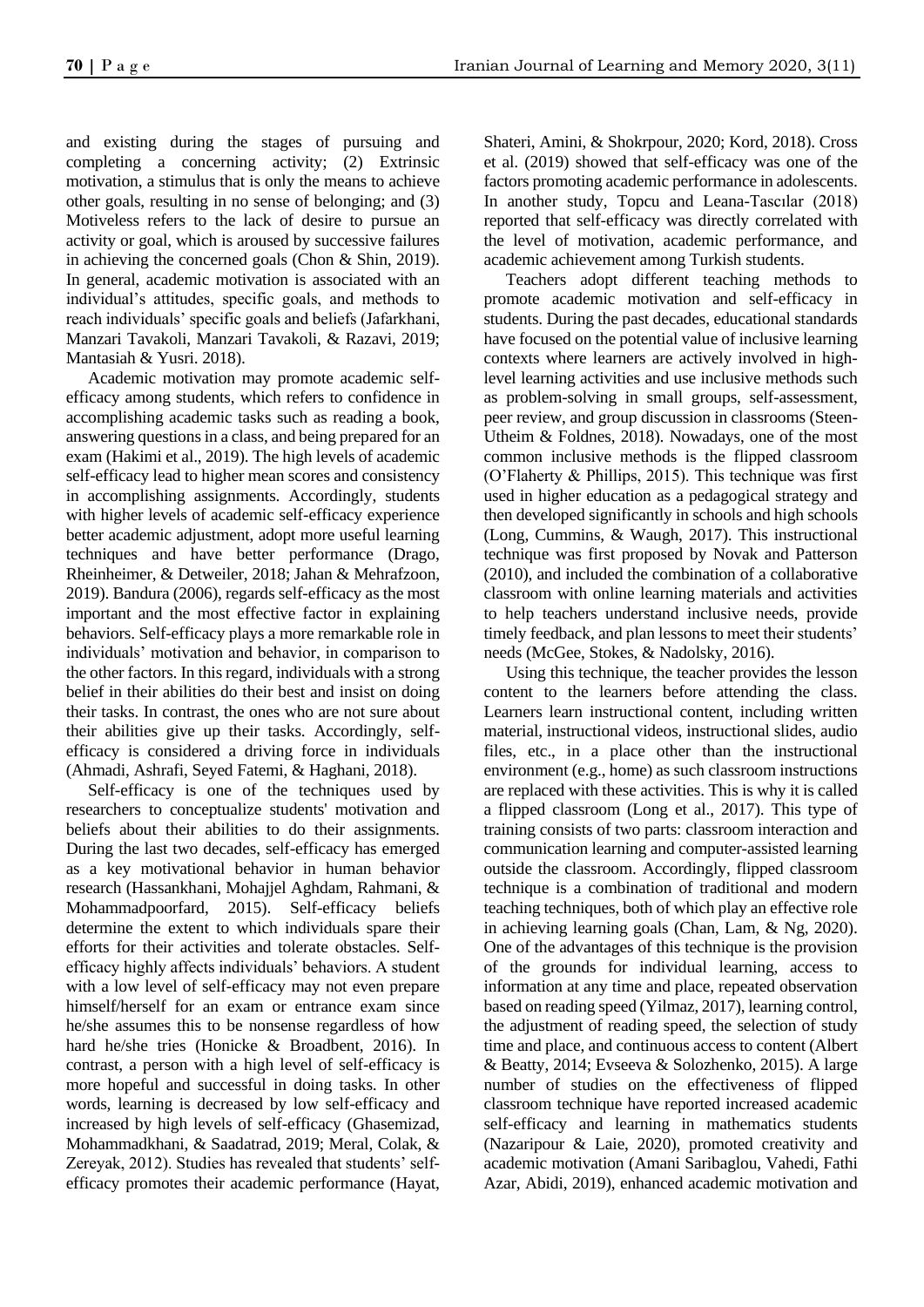learning in computer courses (Joshaghan Nejhad & Bagheri, 2018), nurtured metacognitive skills and academic motivation (Vahidi & Poushaneh, 2018), promoted self-efficacy beliefs and intrinsic motivation (Thai, De Wever, & Valcke, 2017), improved selfefficacy, academic skills, and creativity (Morton & Colbert‐ Getz, 2017), and promoted self-regulation and self-efficacy (Sun, Wu, & Lee, 2017).

A majority of researchers believe that traditional educational methods do not promote students' creativity and also prevent their progress in this regard (Pang, 2015; Gregory, Hardiman, Yarmolinskaya, Rinne, & Limb, 2013). Accordingly, given that many studies have revealed that the lack of academic motivation and lack of self-efficacy seriously interrupt individuals' development and academic achievements, and given that adolescence and the youth seem to be the most vulnerable groups, we should look for new scientific theories and solutions to promote academic motivation and self-efficacy. Accordingly, the present study sought to examine the effectiveness of the flipped classroom technique in promoting academic motivation and selfefficacy among female high school students. In general, the main objective of this study was to investigate the effectiveness of the flipped classroom technique in promoting academic motivation and self-efficacy among female students.

## **Methods**

The research method was quasi-experimental with a pretest and post-test design and a control group.

## **Participants**

The statistical population included all female high school students in Ahvaz city in the academic year 2019- 2020. Using the purposive sampling method, 30 ones were selected and divided into experimental and control groups (n=15 per group). Among the girls' high schools in Ahvaz city, one school was randomly selected, and among the teachers who volunteered to participate in the research, two teachers were selected and randomly placed in the experimental and control group. Inclusion criteria were being the students of each class at the same level in terms of education, no major disruption in terms of educational status among participants, having proper IQ, lack of severe physical or mental problems, and having written consent from parents. Exclusion criteria were having physical and mental problems and the absence of more than two sessions in class. At the end of the training sessions, the experimental and control groups underwent a post-test in the same conditions. To observe the ethical principles, the participants were informed of the research goals and their procedures.

Also, the researchers received written consent for participation in the research from the participants.

## **Instruments**

**Academic Motivation Questionnaire:** Harter's (1981) Standard Academic Motivation Questionnaire contains 33 items and is to assess academic motivation among students. The questionnaire measures academic motivation using bipolar questions, one end of which is intrinsic motivation and the other end of which is extrinsic motivation as such the respondents' answer to each question exclusively consists of either an external or an internal reason. The questionnaire is scored based on a five-point Likert scale (1: never; 2: rarely; 3: sometimes; 4: often; and 5: always). The upper and lower bounds of this test are 33 to 165, respectively. The scores 33-66, 66-99, and >99 represent low, medium, and high levels of academic motivation, respectively. In a study, Bahrani (2009) reported a Cronbach's Alpha coefficient of 0.85 for the reliability of this questionnaire. In the current study, the Cronbach's Alpha coefficient for the entire questionnaire was obtained as 0.85.

**Student Self-Efficacy Scale:** Morgan-Jinks' (1999) Student Self-Efficacy Scale consists of 30 questions and three subscales of talent, effort, and texture. The scale is scored based on a four-point Likert scale (1= strongly disagree,  $2=$  disagree,  $3=$  agree, and  $4=$  strongly agree). Jinks and Morgan, (1999) reported the reliability of this scale equal to 0.82 based on Cronbach's alpha coefficient. Bandak (2015) reported Cronbach's alpha of 0.85 for the scale that indicates the good reliability of the inventory. In the current study, Cronbach's alpha was 0.83 for the scale.

## **Procedure**

Flipped Classroom Technique: Using this technique, before the class starts, the teacher prepared resources and materials, including instructional videos of instructional concepts, pamphlets, Internet blogs, and a virtual group (all students in the class joined the virtual group so that they had access to their teacher at any time and any place to ask questions and solve their problems). Students received instructions for each session beforehand and learned concepts outside the classroom. Later when they participated in the classroom, the classroom environment was just a problem-solving and practice space. Students also determined some projects and performed and presented them in the classroom. This technique was adopted during eight sessions in accordance with the table of contents in the mathematics book. Table 1 presents summary of sessions.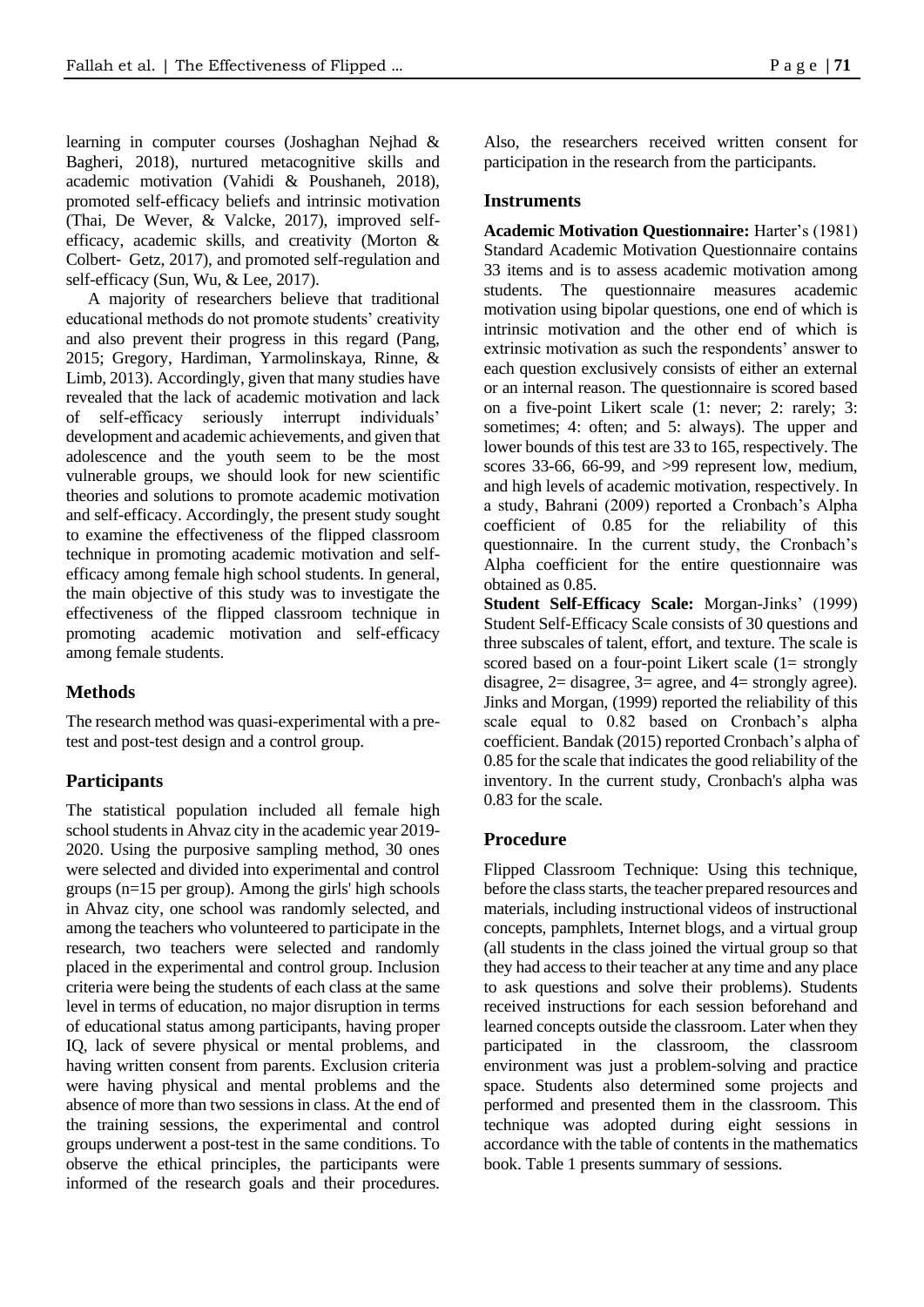#### **Table 1.**

|  | <b>Summary of Flipped Classroom Sessions</b> |  |  |
|--|----------------------------------------------|--|--|
|--|----------------------------------------------|--|--|

| <b>Session</b> | <b>Content</b>                                                                                             |
|----------------|------------------------------------------------------------------------------------------------------------|
| First          | Online teaching, including sending educational videos and images related to the lesson topics in the class |
|                | group in WhatsApp and Shad applications.                                                                   |
| <b>Second</b>  | Evaluate the topics of the previous session and answer students' questions, conduct brainstorming          |
|                | discussions.                                                                                               |
| <b>Third</b>   | Online teaching, using educational clips and pictures in teaching.                                         |
| Fourth         | Send short and attractive educational videos. Encourage students to ask questions related to the topics.   |
| Fifth          | Perform assigned tasks, questions and answers, provide functional assignments.                             |
| <b>Sixth</b>   | Online teaching, sending short texts with pictures.                                                        |
| <b>Seventh</b> | Online teaching, sending pictures and presenting practical problem                                         |
| Eighth         | Evaluation of the topics of the previous sessions, presenting the students' reports about solving the      |
|                | assignments, and final review of the reports and feedback of the previous sessions.                        |

#### **Statistical Analyses**

Data were analyzed by descriptive and inferential statistics such as mean, standard deviation, analysis of covariance (ANCOVA). The Kolmogorov- Smirnov test was used to examine the normality of distribution of pretest and post- test; and the Levene's test was utilized to investigate the equality of variances. SPSS version 24.0 was used to analyze the data. The significance level of the research was considered to be  $\alpha$ =0.05.

#### **Findings**

The mean age and standard deviation (SD) of participants were  $15.33 \pm 3.18$  years. Table 2 presents the mean and standard deviation of the pre-test and posttest scores of academic motivation and self-efficacy for the experimental and control groups. The mean pre-test scores of academic motivation and self-efficacy for the experimental group were  $67.55\pm9.03$  and  $60.40\pm9.11$ respectively. The mean post-test score of academic motivation for the experimental group was 105.00±19.81, which increased compared to the posttest  $(71.40\pm10.59)$  of the control group. Also, the mean post-test score of the self-efficacy for the experimental group was 86.15±17.48, which increased compared to the post-test  $(63.65\pm8.61)$  of the control group.

#### **Table 2.**

*Mean and Standard Deviation of the Variables in Experimental and Control Groups in Pre-test and Post-Test*

| <b>Variables</b>           | <b>Phase</b>    | <b>Experimental group</b> | Control group     |
|----------------------------|-----------------|---------------------------|-------------------|
|                            |                 | $M \pm SD$                | $M \pm SD$        |
| <b>Academic motivation</b> | <b>Pre-test</b> | $67.55 \pm 9.03$          | $69.10+9.23$      |
|                            | Post-test       | $105.00 \pm 19.81$        | $71.40 \pm 10.59$ |
| <b>Self-efficacy</b>       | <b>Pre-test</b> | $60.40\pm9.11$            | $61.55 \pm 8.36$  |
|                            | Post-test       | $86.15 \pm 17.48$         | $63.65 \pm 8.61$  |

Before analyzing the data to test the research hypotheses, the underlying assumptions of covariance analysis were examined. To test the normality of the collected data with regard to the significance of Z value, Kolmogorov-Smirnov test revealed that the research variables had normal distribution (academic motivation:  $Z = 0.750$ ;  $P = 0.341$  and academic self-efficacy:  $Z =$ 0.583;  $P = 0.467$ ). To test the homogeneity of variances (for the same variances of the experimental and control groups), Levene's test was used, and Box test results were obtained ( $p = 0.475$ ,  $F = 0.652$  and Box's = 5.307) for academic motivation ( $F = 0.672$  and  $P = 0.296$ ) and academic self-efficacy ( $F = 0.807$  and  $P = 0.367$ ). The

analysis of variance was also used to examine the homogeneity of the regression line slope for academic motivation ( $F = 0.620$  and  $P = 0.544$ ) and academic selfefficacy ( $F = 0.782$  and  $P = 0.465$ ). To compare the experimental and control groups with regard to the posttest scores, after controlling the effect of pre-tests, ANCOVA was used to examine the effect of flipped classroom intervention on motivation and academic selfefficacy among female students. Table 3 presents the result of Levene's test on the assumption of equality of variances in the scores of the variables in the three groups.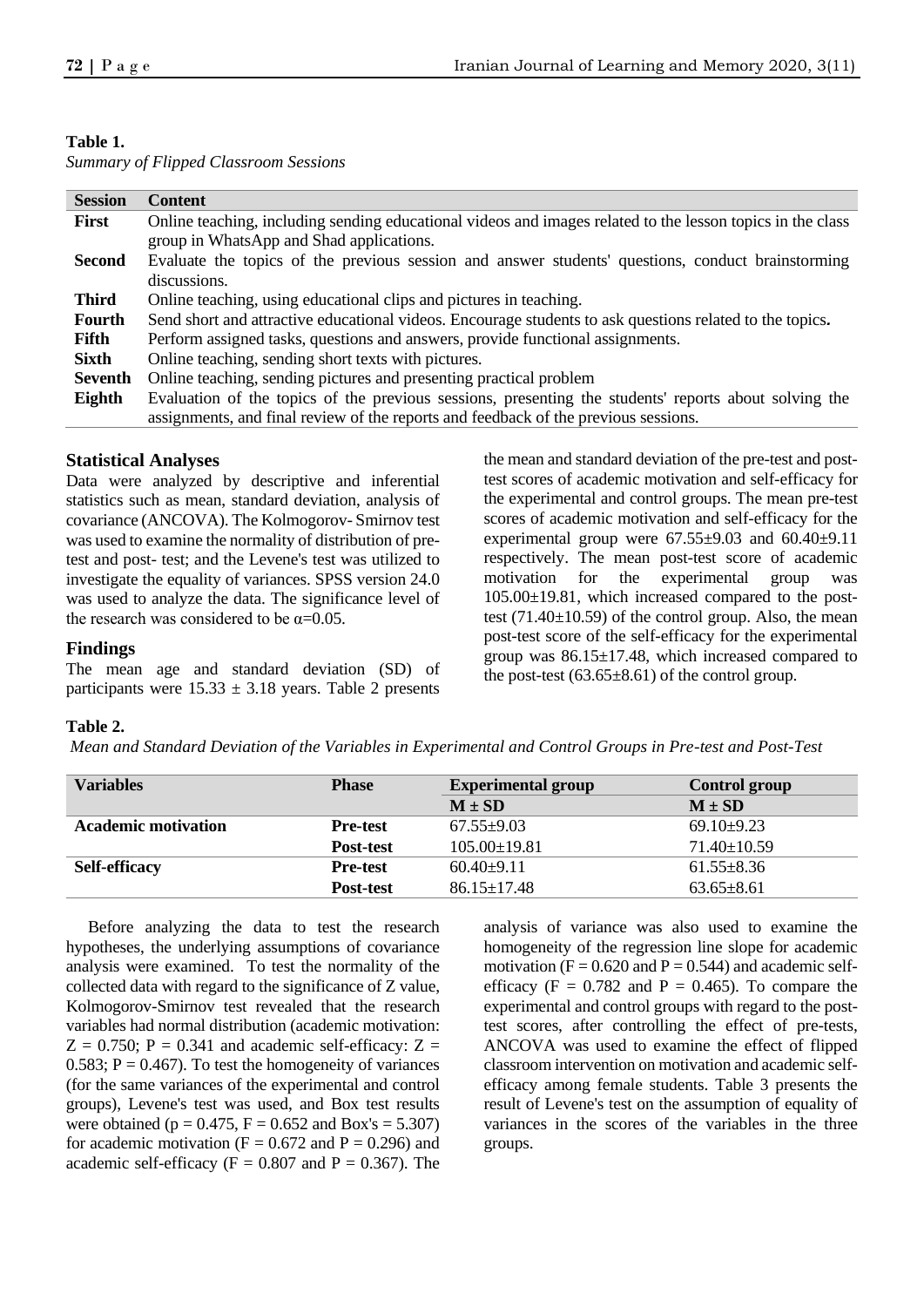#### **Table 3.**

*Levene's Test Results on the Assumption of Equality of Variances in the Scores of the Variables in the Three Groups*

| <b>Variables</b>           |                   | 101<br>uıı | df2  |       |  |
|----------------------------|-------------------|------------|------|-------|--|
| <b>Academic motivation</b> | $\sim$<br>J.∪ / ∠ |            |      | 0.296 |  |
| <b>Self-efficacy</b>       | .807              |            | $+2$ | 0.367 |  |

The F-ratio of univariate ANCOVA for the dependent variables indicated a significant difference **Table 4.**

between the two groups in terms of motivation and academic self-efficacy (Table 4).

*The Results of Univariate ANCOVA for Post-test Scores of the Dependent Variables.*

| <b>Dependent variables</b> | SS        | MS        |        |        | Partial n2 |
|----------------------------|-----------|-----------|--------|--------|------------|
| <b>Academic motivation</b> | 12464.792 | 12464.792 | 91.706 | 0.0001 | 0.761      |
| <b>Self-efficacy</b>       | 5297.502  | 5297.502  | 27.780 | 0.0001 | 0.612      |

#### **Discussion and Conclusion**

The present study aimed to investigate the effectiveness of the flipped classroom technique in promoting academic motivation and self-efficacy among high school students. According to the findings, the flipped classroom technique was effective in promoting academic motivation and self-efficacy. The first finding revealed that the flipped classroom technique was effective in promoting academic motivation. This finding is consistent with the research results of Joshaghan Nejhad and Bagheri, (2018), Vahidi and Poushaneh, (2018), and Thai et al. (2017). In this regard, a majority of experts consider the role of teaching technique and the prevailing educational atmosphere in the classroom as a critical and effective factor in nurturing these talents. The flipped classroom is an instructional and learning approach, which changes the traditional classroom in the first place. In other words, activities that were traditionally performed inside the classroom are now conducted outside the classroom, and this is in contrast with traditional teaching methods. In the flipped classroom technique, teachers convert the learning space of large groups into an individual learning space using several technologies. The growth of online educational resources, in terms of the popularity and prevalence of technology in daily life, makes students be inclined to the flipped classroom technique (Vahidi & Poushaneh, 2018).

In this approach, sometimes referred to as an inverted classroom, the reversal of activities that are traditionally done outside the classroom occurs with things that are traditionally done in the classroom. A flipped classroom technique is a teaching-learning approach that changes the traditional classroom in the first place. In other words, activities that were traditionally done inside the classroom are now done outside the classroom and are the opposite of the traditional way. In this regard, a series of lectures in the form of audio, images, and videos are presented by the teacher (Thai et al., 2017). The flipped classroom technique is considered an important factor and source in promoting students' academic motivation and learning due to its diversity and attractiveness for students. In other words, the more active the learner is, the better learning is, and thus the higher the student's motivation and academic achievements will be.

According to the findings, the flipped classroom technique is effective in promoting academic selfefficacy among female students. This finding is consistent with the research results of Nazaripour and Laie, (2020), Thai et al. (2017), Morton and Colbert‐ Getz, (2017), and Sun et al. (2017). In this regard, it can be acknowledged that one of the effective methods in teaching various concepts to students is to use active teaching methods. In other words, teaching methods provide teachers with tools, by careful and rational selection of which they can present various educational concepts (Thai et al., 2017). In general, the flipped classroom technique has an educational and constructive aspect. In some cases, the child's use of special tools having their own appeal and also activating him by using flipped classroom technique is of a greater value than reading a book (Nazaripour & Laie, 2020). During the flipped classroom, students use active learning strategies such as discussion about current topics, case studies, case analysis, concept map development, problemsolving, short lectures, and small group discussions. This approach allows teachers to engage learners at a higher level of Bloom's cognitive classification, including application, analysis, and combination (Lento, 2016). During this process, students, especially when using educational software, have access to new mental concepts and achieve more and better skills. Using these tools, they gain valuable experiences, and learning materials are learned with no pressure and willingly. Regarding its nature, this method employs students' different senses and makes the lesson diverse and appealing for them; hence, it seems to improve students' self-efficacy (Sun et al., 2017).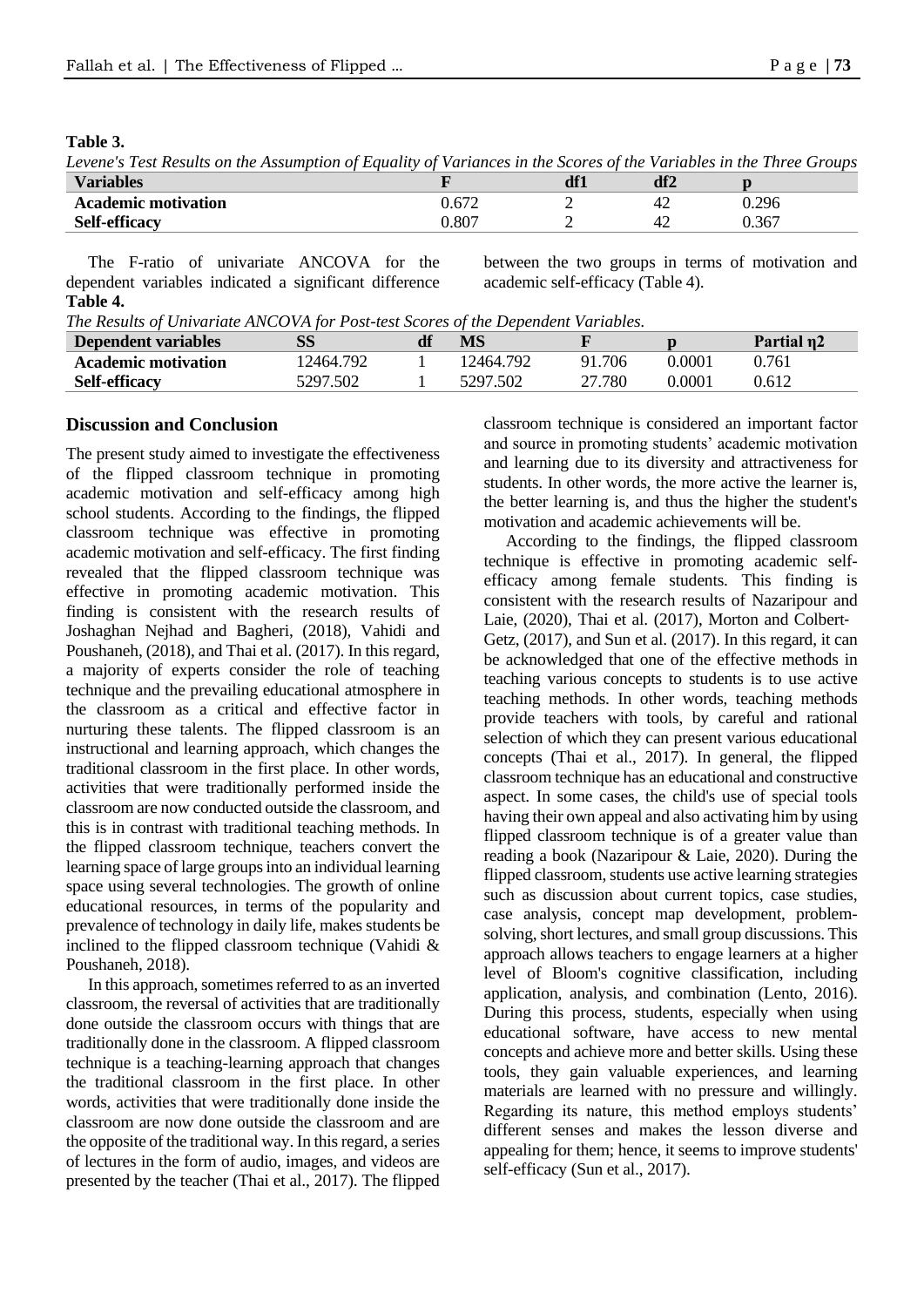The statistical population of the study encompassed female high school students in Ahvaz; thus, there should be caution in generalizing the findings to students in other grades, students in other cities, and male students. Accordingly, similar studies are suggested to examine students from other grades, other cities, and another gender and to compare the study findings. Teachers should also offer more opportunities for students to learn by providing the appropriate grounds for motivation and academic self-efficacy and a more appropriate learning environment for them to achieve this goal. Furthermore, with the advent of information and communication technology in the field of education, the flipped classroom technique became more highlighted, however, this method is not well known to Iranian teachers. Further studies are recommended to be conducted on different grades to explore the effects of this technique on various components. Moreover, the implementation of this method needs some prerequisites such as learners' access to the Internet, computers, smartphones, and so on; hence, such prerequisites need to be observed before adopting this technique.

## **Conflict of Interest**

None to declare

### **References**

- Ahmadi, Z., Ashrafi, F., Seyed Fatemi, N., & Haghani, H. (2018). Relationship between social support with self-efficacy and blues maternity among nulliparous mothers with premature infants admitted to the Neonatal Intensive Care Unit. *Iranian Journal of Pediatric Nursing, 4*(4), 74-80.
- Albert, M., & Beatty, B. J. (2014). Flipping the classroom applications to curriculum redesign for an introduction to management course: Impact on grades. *Journal of Education for Business, 89*(8), 419-424.
- Albrecht, J. R., & Karabenick, S. A. (2018). Relevance for learning and motivation in education. *The Journal of Experimental Education, 86*(1), 1-10.
- Amani Saribaglou, J., Vahedi, S., Fathi Azar, E., Abidi, L. (2019). The effect of reversed jigsaw classroom on university students' academic performance and statistics anxiety. *Educational Psychology, 15*(52), 133-153.
- Bahrani, M. (2009). The study of validity and reliability of harter's scale of educational motivation. *Journal of Psychological Studies, 5*(1), 51-72.
- Bandak, M. (2015). Investigating the impact of life skills training on academic self–efficacy. *Educational Psychology, 11*(37), 19-33.
- Bandura, A. (2006). *Guide for constructing self-efficacy scales*. In F. Pajares & T. Urdan (Eds.), Self-efficacy

beliefs of adolescents. Greenwich, CT: Information Age Publishing.

- Chan, S. Y., Lam, Y. K., & Ng, T. F. (2020). Student's perception on initial experience of flipped classroom in pharmacy education: Are we ready? *Innovations in Education and Teaching International, 57*(1), 62-73.
- Chon, Y. V., & Shin, T. (2019). Profile of second language learners' metacognitive awareness and academic motivation for successful listening: A latent class analysis. *Learning and Individual Differences, 70*, 62-75.
- Cross, F. L., Marchand, A. D., Medina, M., Villafuerte, A., & Rivas‐Drake, D. (2019). Academic socialization, parental educational expectations, and academic self‐ efficacy among Latino adolescents. *Psychology in the Schools, 56*(4), 483-496.
- Drago, A., Rheinheimer, D. C., & Detweiler, T. N. (2018). Effects of locus of control, academic self-efficacy, and tutoring on academic performance. *Journal of College Student Retention: Research, Theory & Practice, 19*(4), 433-451.
- Evseeva, A., & Solozhenko, A. (2015). Use of flipped classroom technology in language learning. *Procedia-Social and Behavioral Sciences, 206*, 205-209.
- Ghasemizad, A., Mohammadkhani, K., & Saadatrad, F. (2019). The mediating role of critical thinking in relation to higher education students' meta-cognition and self-efficacy. *Iranian Journal of Learning and Memory, 2*(7), 7-15.
- Gregory, E., Hardiman, M., Yarmolinskaya, J., Rinne, L., & Limb, C. (2013). Building creative thinking in the classroom: From research to practice. *International Journal of Educational Research, 62,* 43-50.
- Hakimi, A., Jafary Nodoushan, A., Tarazi, Z., Aghaei, H., & Saberi, F. (2019). The effect of cognitive-behavioral training based on self-esteem on social adjustment and academic achievement motivation of first- grade high school female students in Ashkezar. *Iranian Journal of Learning and Memory, 1*(4), 59-65.
- Harter, S. (1981). A new self-report scale of intrinsic versus extrinsic orientation in the classroom: Motivational and informational components. *Developmental Psychology, 17*, 300-312.
- Hassankhani, H., Mohajjel Aghdam, A., Rahmani, A., & Mohammadpoorfard, Z. (2015). The relationship between learning motivation and self-efficacy among nursing students. *Research and Development in Medical Education, 4*(1), 97-101.
- Hayat, A. A., Shateri, K., Amini, M., & Shokrpour, N. (2020). Relationships between academic self-efficacy, learning-related emotions, and metacognitive learning strategies with academic performance in medical students: a structural equation model. *BMC Medical Education, 20*(1), 76-84.
- Honicke, T., & Broadbent, J. (2016). The influence of academic self-efficacy on academic performance: A systematic review. *Educational Research Review, 17*, 63-84.